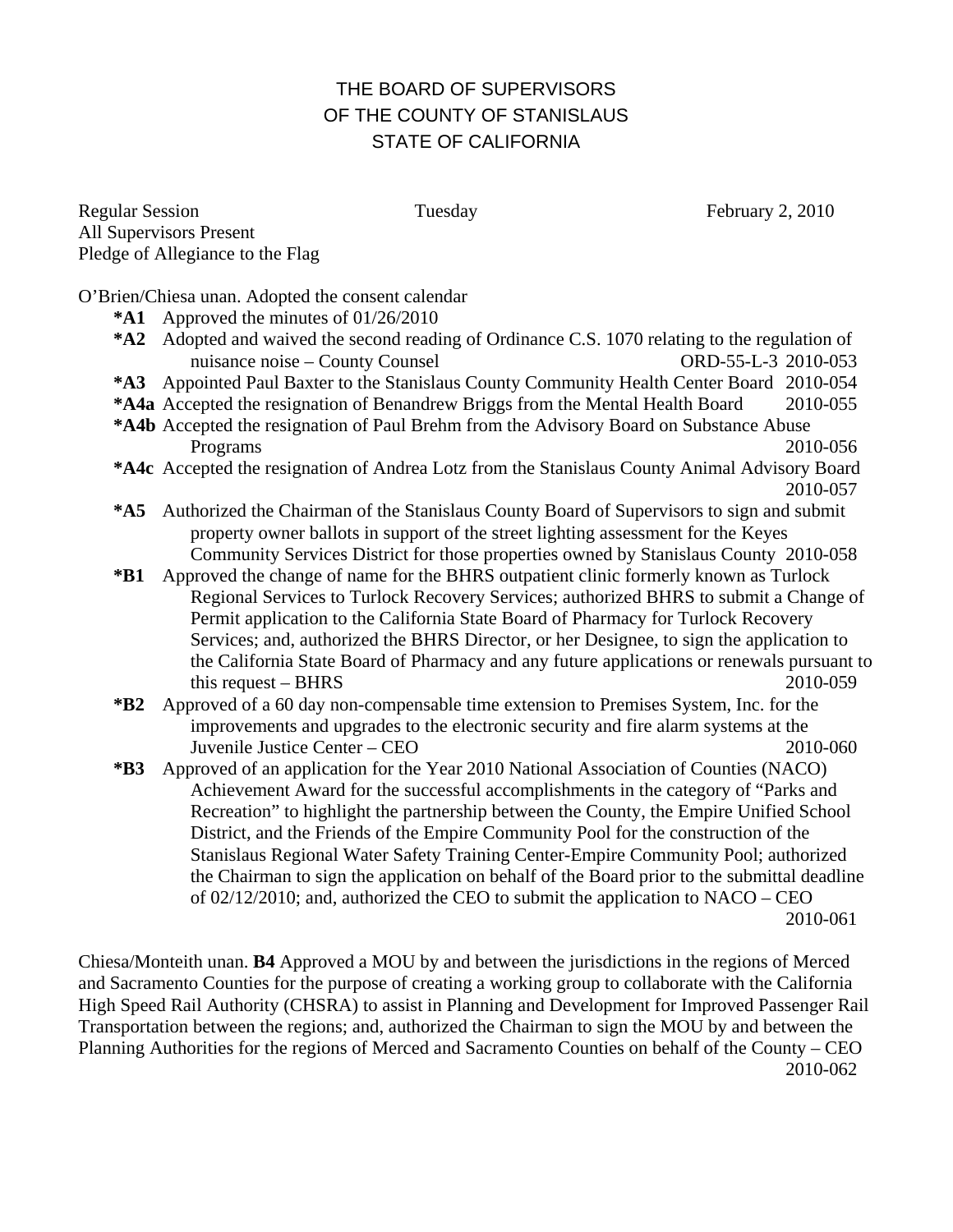**Corr 1** Referred to the HSA, a letter from Riverside County Supervisor John Tavaglione requesting opposition to the U.S. Preventative Services Taskforce's recommendation to reduce the frequency of mammograms.

**Corr 2** Referred to the HSA and the CEO, a letter from the Western Center on Law & Poverty regarding Stanislaus County's income eligibility and cost-sharing policies for the Medically Indigent Adults (MIA) program.

**Corr 3** Referred to the Alliance Worknet and the Stanislaus Economic Development and Workforce Alliance, a letter from Trim Masters, Inc. regarding their plans to layoff 186 employees beginning on 03/31/2010, at its facility at 201 S. McClure Road in Modesto, CA per the Worker Adjustment and Retraining Notification (WARN) Act.

**Corr 4** Referred to the Auditor-Controller, a letter from the West Stanislaus Resource Conservation District Board of Directors requesting the Board of Supervisors to allow them to replace their Annual Audit with a Bi-Annual Audit.

**Corr 5** Referred to the Alliance Worknet and the Stanislaus Economic Development and Workforce Alliance, a letter from NI Industries, a TriMass Company, regarding their plans to layoff 15 employees on 03/30/2010 and 03/31/2010, at its facility at 5300 Claus Road in Riverbank, CA per the Worker Adjustment and Retraining Notification (WARN) Act.

**Corr 6** Acknowledged receipt of claims and referred to the CEO-Risk Management Division the following claims: Paul Cipriano; Daniel Martell; Sophia Pena; Bobby Williams; and, Denise Ubides.

The CEO reported that the State Budget Committees are working in earnest on the Governor's proposals. Senator Abel Maldonado will receive a confirmation hearing before the Senate Rules Committee this week for the Lt. Governor position. SB85-Negative Bailout was passed in the Assembly and is scheduled for a Senate Local Government Committee hearing on 02/08/10. The CEO noted that the State of County Address is being replayed on the government television channel on both Comcast 7 and Charter 19, and that the video is available at the County's website as well. He reported that the Army Corp of Engineers held its F4 Conference for the Orestimba Creek Flood Control Project on 01/28/10. He noted that this project is moving forward and that it has considerable local, state and federal support. He thanked Congressman Cardoza, David Jones, Director of Communication and Legislative Affairs, Public Works Director Matt Machado, and Supervisor Jim DeMartini for their support and leadership for the Orestimba Creek Project.

DeMartini/Monteith unan. **9:15 am** Introduced and waived the first reading of Ordinance C.S. 1071 to increase the Clerk-Recorder Base Recording Fee from \$4.00 to \$10.00 per first page

ORD-55-l-4 2010-063

DeMartini/Monteith unan. **9:20 am** Adopted a Mitigated Negative Declaration pursuant to California Code of Regulations §15074(b), by finding that on the basis of the whole record, including the Initial Study and any comments received, that there is no substantial evidence the project will have a significant effect on the environment and that the Mitigated Negative Declaration reflects Stanislaus County's independent judgment and analysis for the Fink Road Landfill In-fill Project; adopted the Mitigation Monitoring and Reporting Plan pursuant to CEQA Guidelines §15074(d) for the Fink Road Landfill Infill Project; and, ordered the filing of a Notice of Determination with the Stanislaus County Clerk-Recorder's Office pursuant to Public Resources Code §21152 and CEQA Guidelines §15075 – DER 2010-064